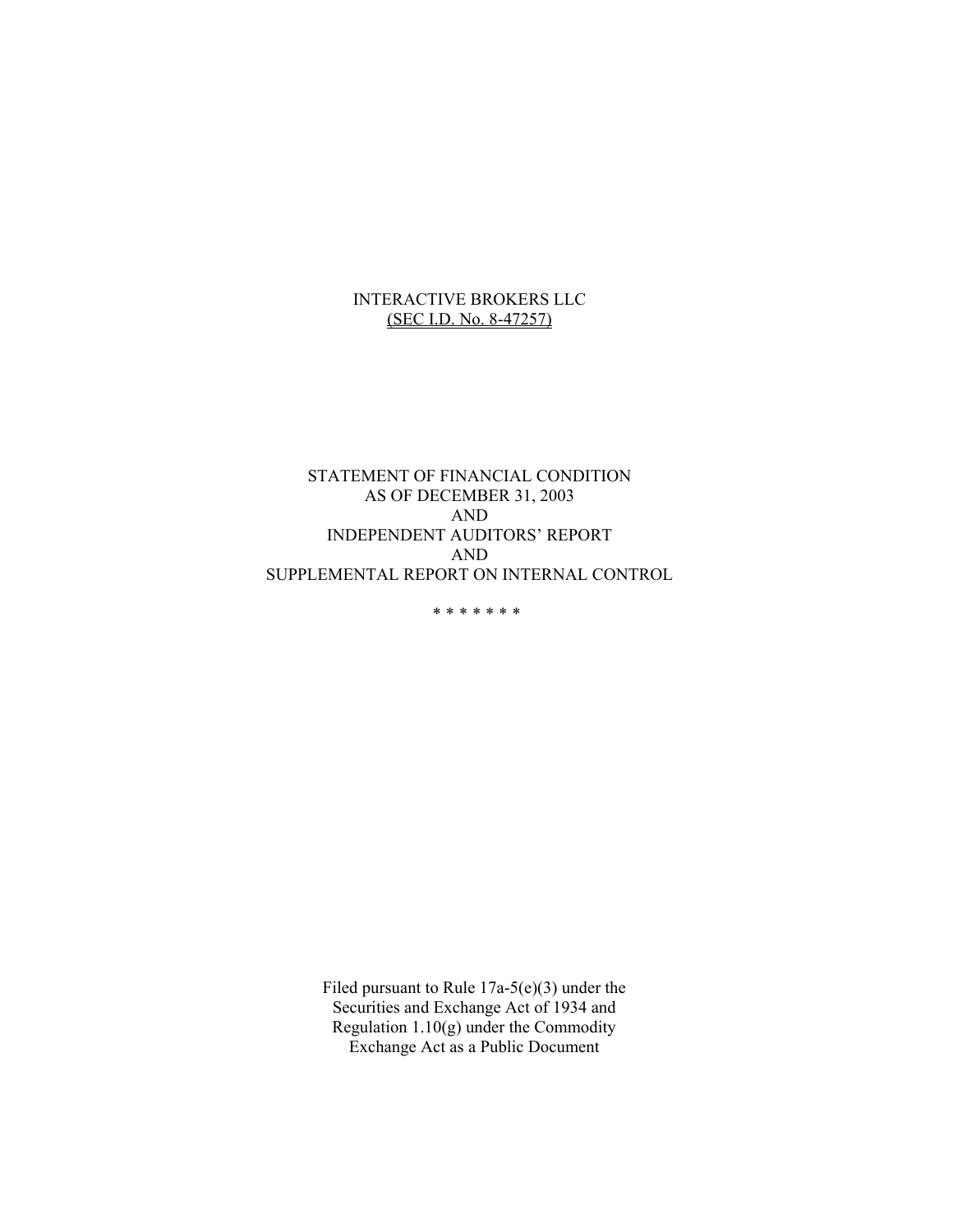# **Deloitte.**

**Deloitte & Touche LLP** Two World Financial Center New York, NY 10281-1414 USA

Tel: +1 212 436 2000 Fax: +1 212 436 5000 www.deloitte.com

# **INDEPENDENT AUDITORS' REPORT**

To the Managing Member and Members of Interactive Brokers LLC Greenwich, Connecticut

We have audited the financial statement of Interactive Brokers LLC (the "Company") as of December 31, 2003, that you are filing pursuant to Rule 17a-5 under the Securities Exchange Act of 1934 and Regulation 1.16 under the Commodity Exchange Act. This financial statement is the responsibility of the Company's management. Our responsibility is to express an opinion on this financial statement based on our audit.

We conducted our audit in accordance with auditing standards generally accepted in the United States of America. Those standards require that we plan and perform the audit to obtain reasonable assurance about whether the financial statement is free of material misstatement. An audit includes examining, on a test basis, evidence supporting the amounts and disclosures in the financial statement. An audit also includes assessing the accounting principles used and significant estimates made by management, as well as evaluating the overall financial statement presentation. We believe that our audit provides a reasonable basis for our opinion.

In our opinion, such statement of financial condition presents fairly, in all material respects, the financial position of Interactive Brokers LLC at December 31, 2003, in conformity with accounting principles generally accepted in the United States of America.

Deloittex Touche LLP

February 23, 2004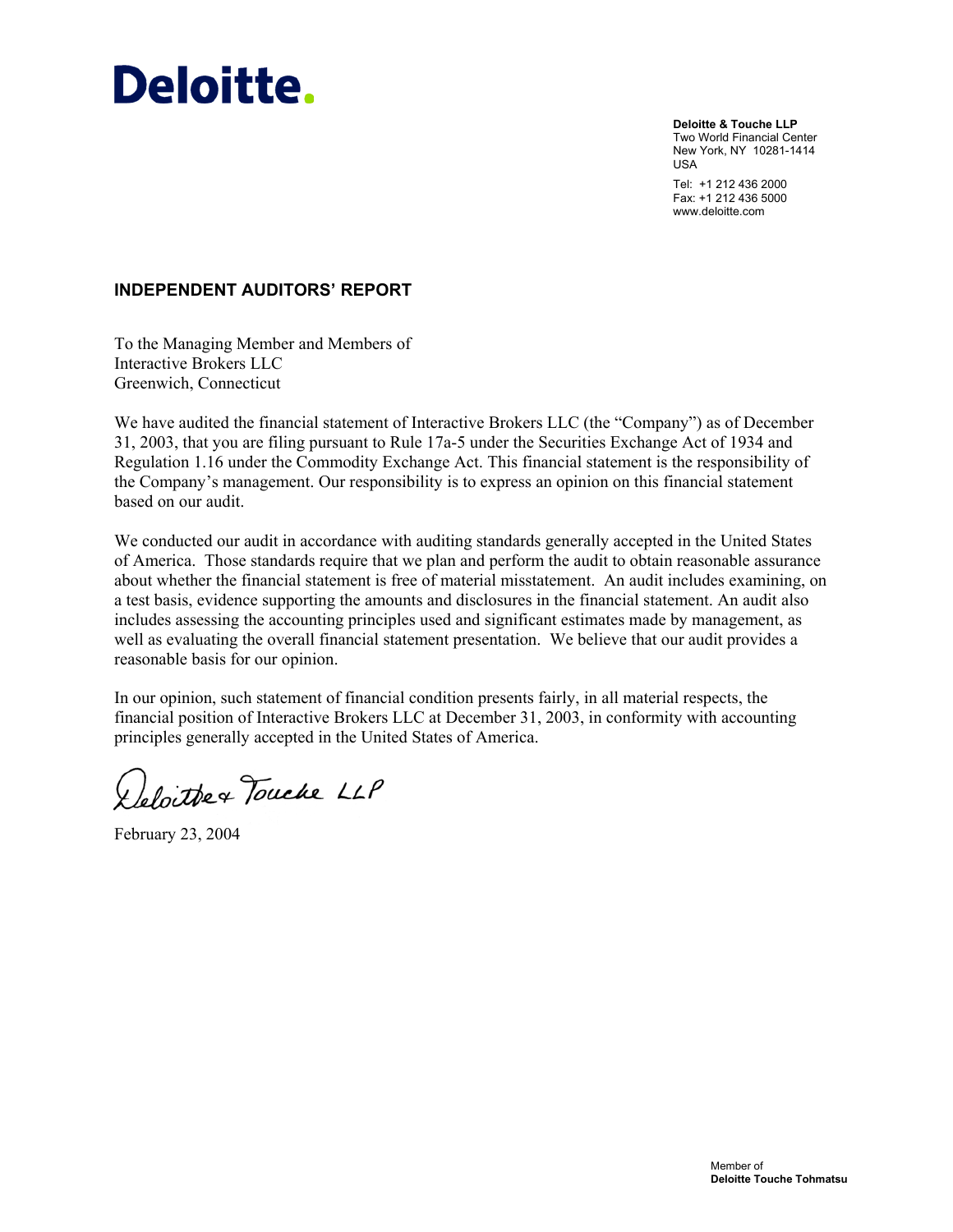# **INTERACTIVE BROKERS LLC**

# **STATEMENT OF FINANCIAL CONDITION DECEMBER 31, 2003**

# **ASSETS**

| Cash<br>Cash and securities - segregated under federal and other regulations<br>Securities purchased under agreements to resell<br>Securities borrowed from an affiliate<br>Securities owned - pledged as collateral<br>Receivable from customers<br>Receivable from brokers, dealers and clearing organizations<br>Receivable from affiliates<br>Other assets | $\mathbb{S}$<br>34, 367, 435<br>736,948,664<br>179,525,000<br>78,077,214<br>66,860,887<br>133,501,372<br>8,917,127<br>1,257,241<br>8,513,889 |
|----------------------------------------------------------------------------------------------------------------------------------------------------------------------------------------------------------------------------------------------------------------------------------------------------------------------------------------------------------------|----------------------------------------------------------------------------------------------------------------------------------------------|
| <b>TOTAL ASSETS</b>                                                                                                                                                                                                                                                                                                                                            | \$1,247,968,829                                                                                                                              |
| <b>LIABILITIES AND MEMBERS' CAPITAL</b>                                                                                                                                                                                                                                                                                                                        |                                                                                                                                              |
| <b>LIABILITIES:</b><br>Payables to customers<br>Securities sold under agreements to repurchase with an affiliate<br>Due to affiliates<br>Payables to brokers, dealers and clearing organizations<br>Accounts payable, accrued expenses and other liabilities                                                                                                   | \$1,059,484,562<br>8,970,000<br>4,634,830<br>14,689,798<br>9,493,248                                                                         |
| <b>Total liabilities</b>                                                                                                                                                                                                                                                                                                                                       | 1,097,272,438                                                                                                                                |
| <b>MEMBERS' CAPITAL</b>                                                                                                                                                                                                                                                                                                                                        | 150,696,391                                                                                                                                  |
| TOTAL LIABILITIES AND MEMBERS' CAPITAL                                                                                                                                                                                                                                                                                                                         | \$1,247,968,829                                                                                                                              |

See notes to statement of financial condition.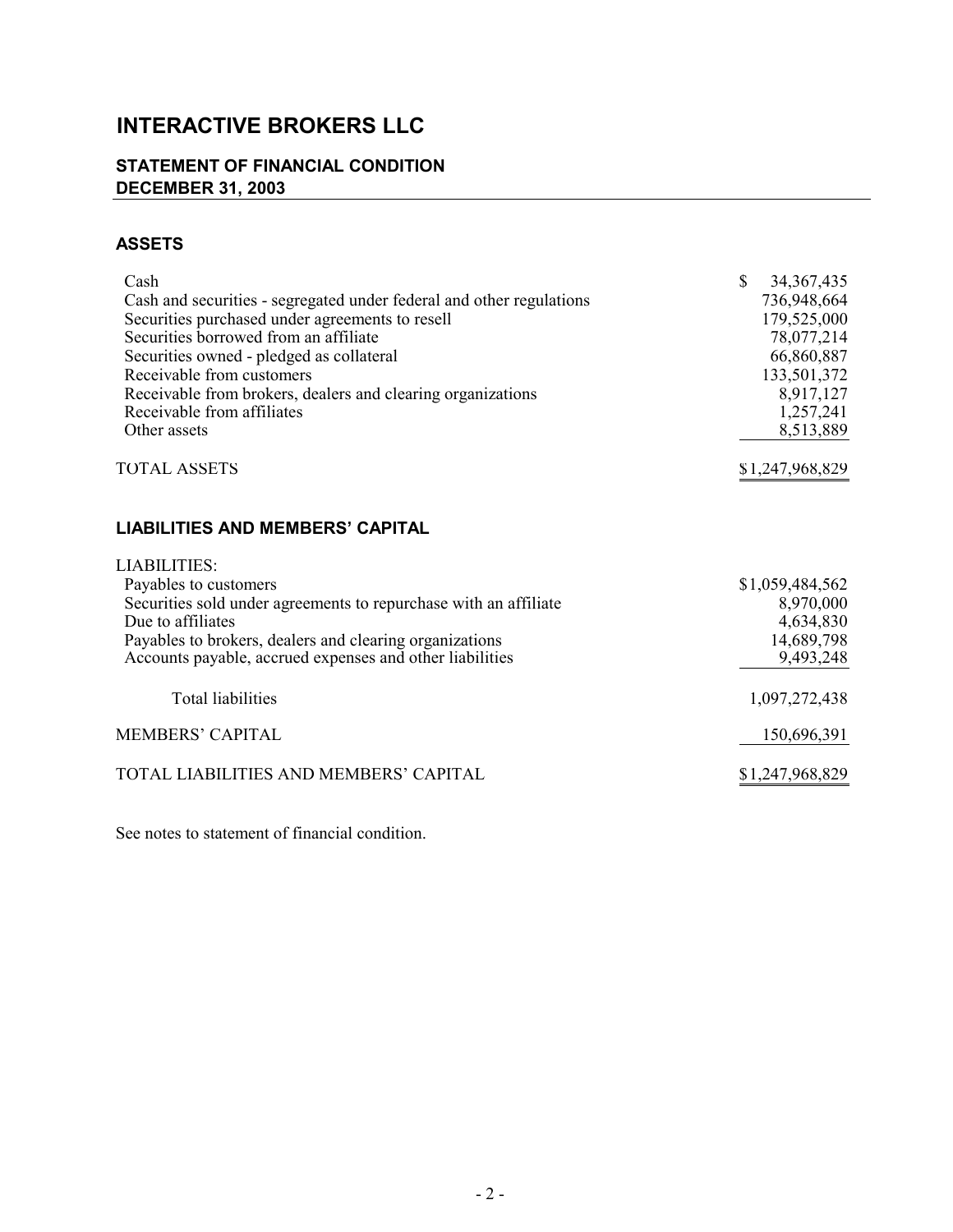# **INTERACTIVE BROKERS LLC**

# **NOTES TO STATEMENT OF FINANCIAL CONDITION DECEMBER 31, 2003**

# **1. ORGANIZATION AND NATURE OF BUSINESS**

Interactive Brokers LLC (the "Company"), a Connecticut limited liability company, is a broker-dealer registered under the Securities Exchange Act of 1934 and is a member of various securities and commodities exchanges and the National Association of Securities Dealers, Inc. The Company is also a member of the National Futures Association and a registered futures commission merchant. The Company executes and clears securities and commodities transactions for customers. Certain transactions are cleared through other clearing brokers. Accordingly, the Company carries security accounts for customers and is subject to the requirements of Rule 15c3-3 under the Securities Exchange Act of 1934 pertaining to the possession or control of customer-owned assets and reserve requirements. The Company also carries customer commodity accounts and is subject to the segregation requirements pursuant to the Commodity Exchange Act.

The Company is 99.9% owned by Interactive Brokers Group LLC ("IBGLLC"). In addition to the Company, IBGLLC is comprised of the following companies: Timber Hill LLC ("THLLC"), Timber Hill Europe AG ("THE"), Timber Hill Hong Kong Limited ("THHK"), Timber Hill Securities Hong Kong Limited ("THSHK"), Timber Hill Australia Pty Limited ("THA"), Timber Hill Canada Company ("THC"), Interactive Brokers Canada Inc. ("IBC") and Interactive Brokers (U.K.) Limited. THE is the parent company of Timber Hill (U.K.) Limited ("THUK").

# **2. SIGNIFICANT ACCOUNTING POLICIES**

The accounting policies of the Company conform to accounting principles generally accepted in the United States of America and prevailing industry practice.

# *Use of Accounting Estimates*

The preparation of the statement of financial condition in conformity with accounting principles generally accepted in the United States of America requires management to make estimates and assumptions that affect the reported amounts of assets and liabilities and the disclosure of contingent assets and liabilities at December 31, 2003. Actual results could differ from those estimates. Such estimates include estimated useful lives of equipment, estimated fair value of financial instruments and estimated contingency reserves.

# *Securities Owned – Pledged as Collateral*

Securities are carried at fair value. Fair value is based on readily available market data sources which include quotes from various brokers or dealers. Security transactions are recorded on a trade date basis. At December 31, 2003, the Company had German Treasury Notes with a market value of \$8,883,044, which have been pledged under a repurchase agreement with THE. The Company also had \$53,880,688 in U.S. Treasury Bills, \$3,330,422 in U.S. Treasury Notes and \$766,732 in Canadian Treasury Bills that have been pledged with the Company's clearing organizations in the normal course of business.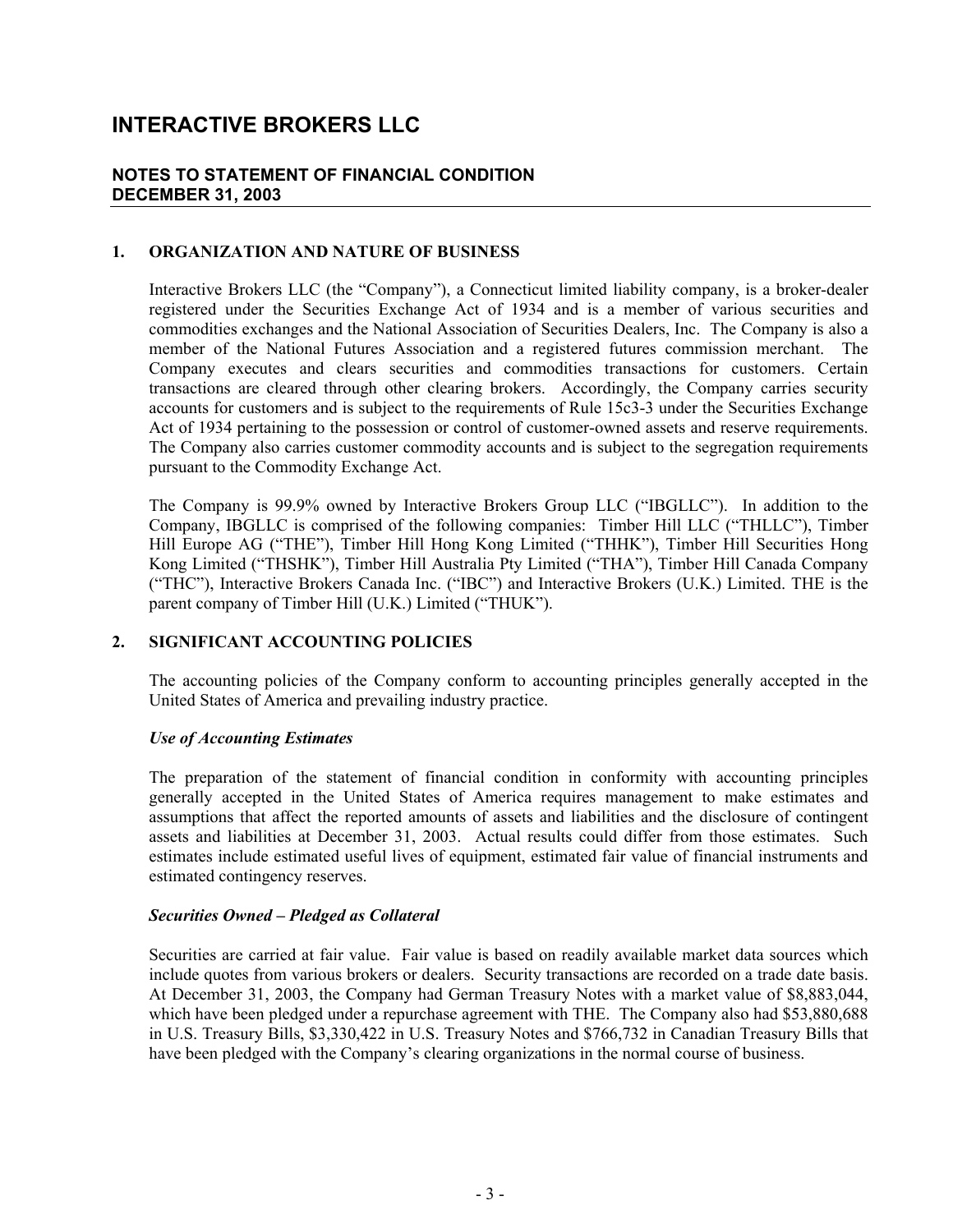# *Receivables from and Payables to Brokers, Dealers and Clearing Organizations*

Receivables from and payables to brokers, dealers and clearing organizations represent amounts from unsettled customer trading activities at December 31, 2003.

# *Collateralized Financing Arrangements*

Securities purchased under agreements to resell and securities sold under agreements to repurchase are treated as collateralized financing transactions and are carried at contract value plus accrued interest as specified in the respective agreements. The Company's policy is to obtain possession of collateral, with a market value equal to or in excess of the principal amount loaned under resale agreements. To ensure that the market value of the underlying collateral remains sufficient, this collateral is valued daily with additional collateral obtained or excess collateral returned when appropriate, as required through contractual provisions.

The Company borrows securities in order to facilitate customer settlements. Securities borrowed are recorded at the amount of cash collateral advanced. Interest is accrued at the stipulated contract rate. Securities borrowed transactions require the Company to deposit cash, letters of credit, or other securities with the counterparty. The Company monitors the market value of securities borrowed on a daily basis, with additional collateral obtained or refunded as necessary.

On the statement of financial condition for the period ended December 31, 2003, any firm owned securities pledged to counterparties where the counterparty has the right, by contract or custom, to sell or repledge the securities are classified as securities pledged as collateral, as required by Statement of Financial Accounting Standards ("SFAS") No. 140, *Accounting for Transfers and Servicing of Financial Assets and Extinguishments of Liabilities – a Replacement of FASB Statement No. 125.* There were \$66,860,887 of such securities pledged at December 31, 2003. The market value of collateral received from counterparties amounted to \$259,475,994, of which none has been repledged.

# *Property and Equipment*

Property and equipment primarily consists of technology hardware and software. Property and equipment are reported at historical cost, net of accumulated depreciation and amortization. Depreciation and amortization are computed using the straight-line method. Equipment is depreciated over the estimated useful lives of the assets. Net of accumulated depreciation and amortization, total property and equipment of \$3,437,552 was included in Other assets at December 31, 2003.

# *Translation of Foreign Currencies*

Assets and liabilities denominated in foreign currencies are translated at year-end rates of exchange.

# *Off Balance-Sheet Transactions*

The Company enters into cross-currency swap agreements for customer funds denominated in foreign currencies in order to fund the U.S. dollars denominated safekeeping account for the benefit of customers. A cross-currency swap is an agreement to exchange a fixed amount of one currency for specified amount of a second currency at the outset and at completion of the swap term. At December 31, 2003, the Company had outstanding swap agreements with THE in the amount of Euro 80,000,000, Canadian dollar 9,000,000 and Swiss franc 7,190,058 for counter-value in U.S. dollars.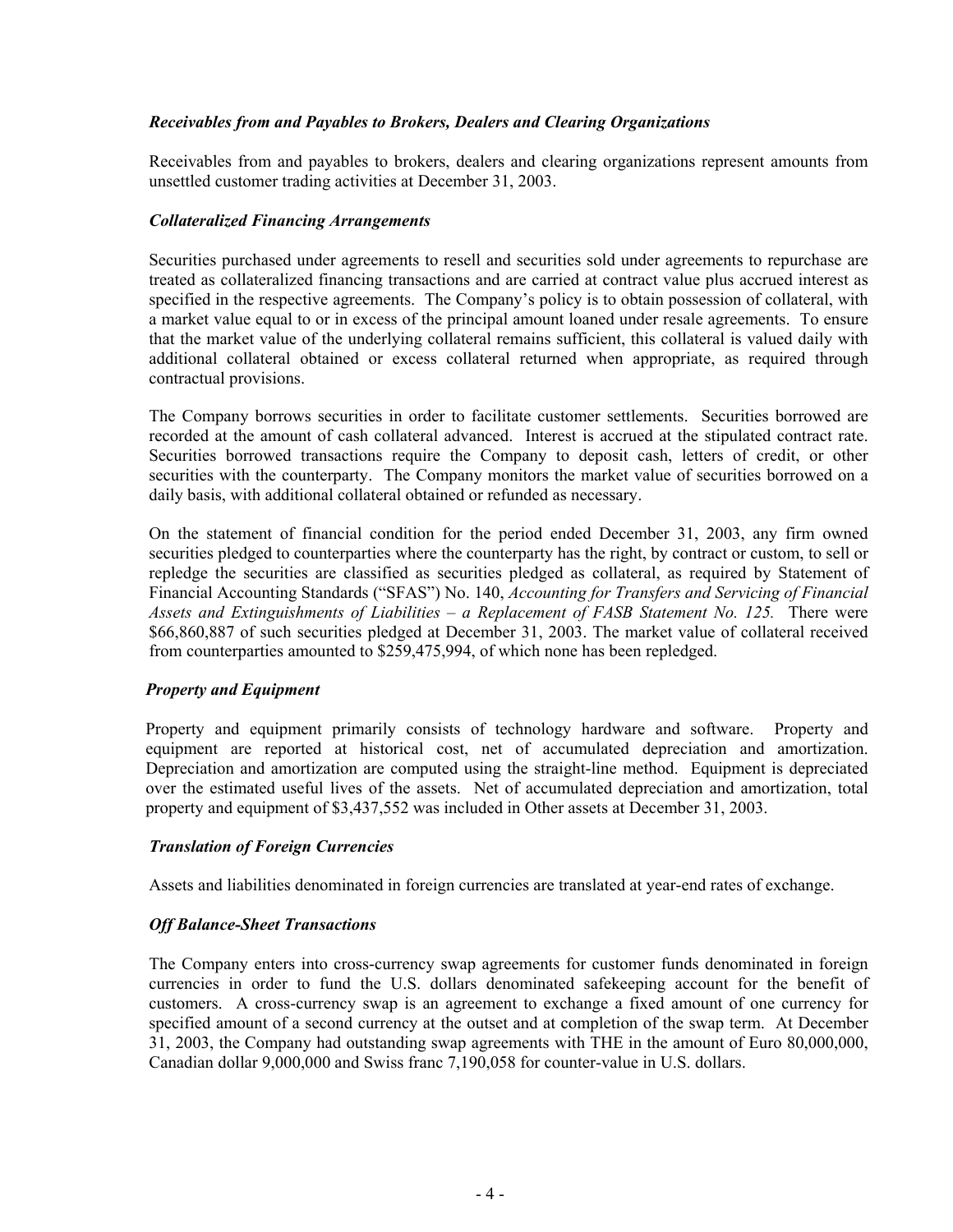#### *Guarantees*

In connection with its retail brokerage business, the Company performs securities and commodities execution, clearance and settlement on behalf of its customers for whom it commits to settle trades submitted by such customers, with the applicable clearing houses. The Company stands ready to meet the obligations of its customers with respect to securities and commodities transactions. If a customer fails to fulfill his obligation, the Company must fulfill the customer's obligation with the trade counterparty. The Company is fully secured by assets in the customer's account as well as any proceeds received from the securities and commodities transactions entered into by the Company on behalf of the customer. No contingent liability is carried on the balance sheet for these transactions as they are fully collateralized.

# *New Accounting Pronouncements*

In January 2003, the Financial Accounting Standards Board ("FASB") issued Interpretation No. 46 ("FIN 46"), *Consolidation of Variable Interest Entities, an Interpretation of ARB 51*, which provides guidance to determine when enterprises should consolidate variable interest entities ("VIE's"). In general, a VIE is an entity whose equity investors either (a) do not provide sufficient resources to enable the VIE to finance its activities without additional financial support from any parties or (b) lack either decision making authority, the obligation to absorb the expected losses of the entity, or the right to receive the expected residual returns of the entity.

In December 2003, the FASB issued a revised version of FIN 46 (referred to as "FIN 46R") which amended certain reporting and disclosure requirements, and various definitions of certain terms. The revisions to FIN 46, as noted in FIN 46R, are required to be adopted by public entities no later than the first reporting period after March 15, 2004, though they may be adopted prior to such date. The Company, as a privately held company, is required to adopt FIN46R in the first reporting period after December 15, 2004, and believes that the adoption of FIN46R will not have a material impact on its statement of financial condition.

In May 2003, the FASB issued SFAS No. 150, *Accounting for Certain Financial Instruments with Characteristics of both Liabilities and Equity*, which requires certain financial instruments to be classified as liabilities rather than equity. SFAS No. 150 was effective for the six months ended June 30, 2003 for financial instruments entered into or modified after May 31, 2003, and was otherwise effective July 1, 2003 for previously issued instruments. The adoption of SFAS No. 150 did not have a material impact on the financial condition of the Company.

# **3. SEGREGATION OF FUNDS**

In accordance with the Commodity Exchange Act, the Company is required to segregate all monies, securities and property received to margin and to guaranty or secure the trades or contracts of customers in regulated commodities. At December 31, 2003, cash and securities in the amount of \$53,760,812 were segregated.

In accordance with CFTC regulation 30.7, the Company is required to segregate all monies, securities and property received to margin and to guaranty or secure the trades or contracts of customers on foreign boards of trade. At December 31, 2003, cash and securities in the amount of \$17,967,367 were segregated.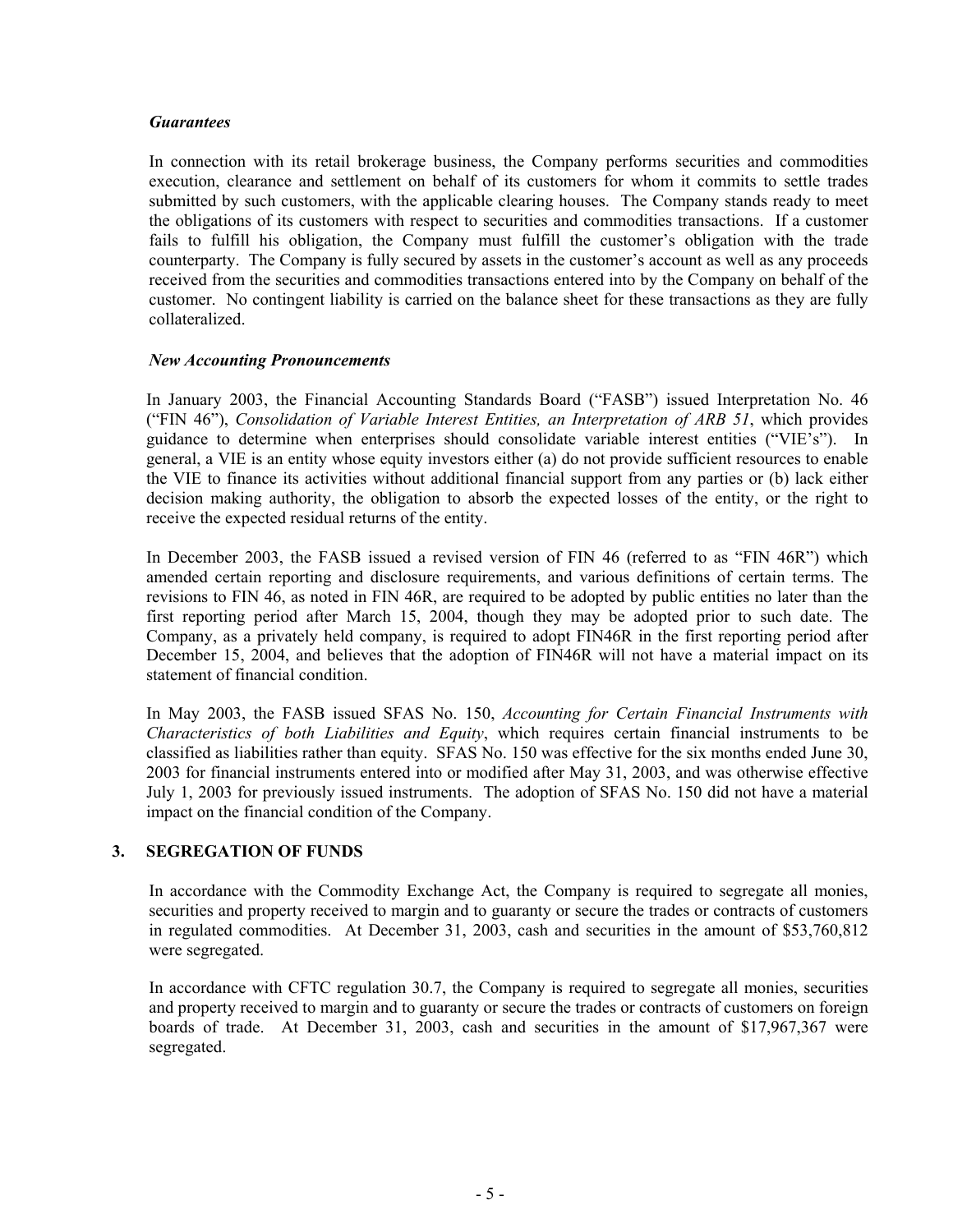#### **4. RESERVE REQUIREMENTS AND POSSESSION OR CONTROL REQUIREMENTS**

In accordance with the Securities Exchange Act of 1934, the Company is required to maintain a separate bank account for the exclusive benefit of customers. At December 31, 2003, the Company held cash and securities segregated for the benefit of customers in the amount of \$783,395,933 to satisfy this requirement. Included in this total were securities purchased under agreement to resell in the amount of \$118,325,433.

# **5. FAIR VALUE DISCLOSURES**

Due to the nature of its operations, substantially all of the Company's financial instrument assets comprise: cash, cash and securities segregated for federal and other regulations or deposited with clearing organizations, securities purchased under agreements to resell, securities borrowed, and receivables from brokers, dealers and clearing organizations and other assets which are short-term in nature and are reflected at amounts approximating fair value. Similarly, all of the Company's financial instrument liabilities arise from customers, securities sold under agreements to repurchase and liabilities which are short term in nature and are reported at amounts approximating fair value.

# **6. NET CAPITAL REQUIREMENTS**

The Company is subject to the Uniform Net Capital Rule (Rule 15c3-1) under the Securities Exchange Act of 1934, which requires the maintenance of minimum net capital. The Company has elected to use the alternative method permitted by the rule, which requires that the Company maintain minimum net capital, as defined, equal to the greater of \$250,000 or 2 percent of aggregate debit balances arising from customer transactions, as defined. The Company is also subject to the Commodity Futures Trading Commission's minimum financial requirements (Regulation 1.17) which require that the Company maintain net capital, as defined, equal to 4% of customer funds required to be segregated pursuant to the Commodity Exchange Act, less the market value of certain commodity options, as defined. The Net Capital Rule also provides that equity capital may not be withdrawn or cash dividends paid if resulting net capital would be less than 5% of aggregate debits. At December 31, 2003, the Company had net capital of \$138,054,036, which was \$132,524,443 in excess of required net capital.

# **7. RELATED PARTY TRANSACTIONS**

IBLLC, IBUK and IBC are registered broker-dealers in the US, Great Britain and Canada, respectively, and engage in execution and clearing securities services for customers. THE, THUK, THC, THA, THHK and THSHK are registered securities dealers in Switzerland, Great Britain, Canada, Australia and Hong Kong, respectively, and trade on a proprietary basis. IBGLLC is the holding company for the group of operating companies. These companies share administrative, financial and technological resources, as well as engage in security transactions such as trade execution in the ordinary course of business with the Company.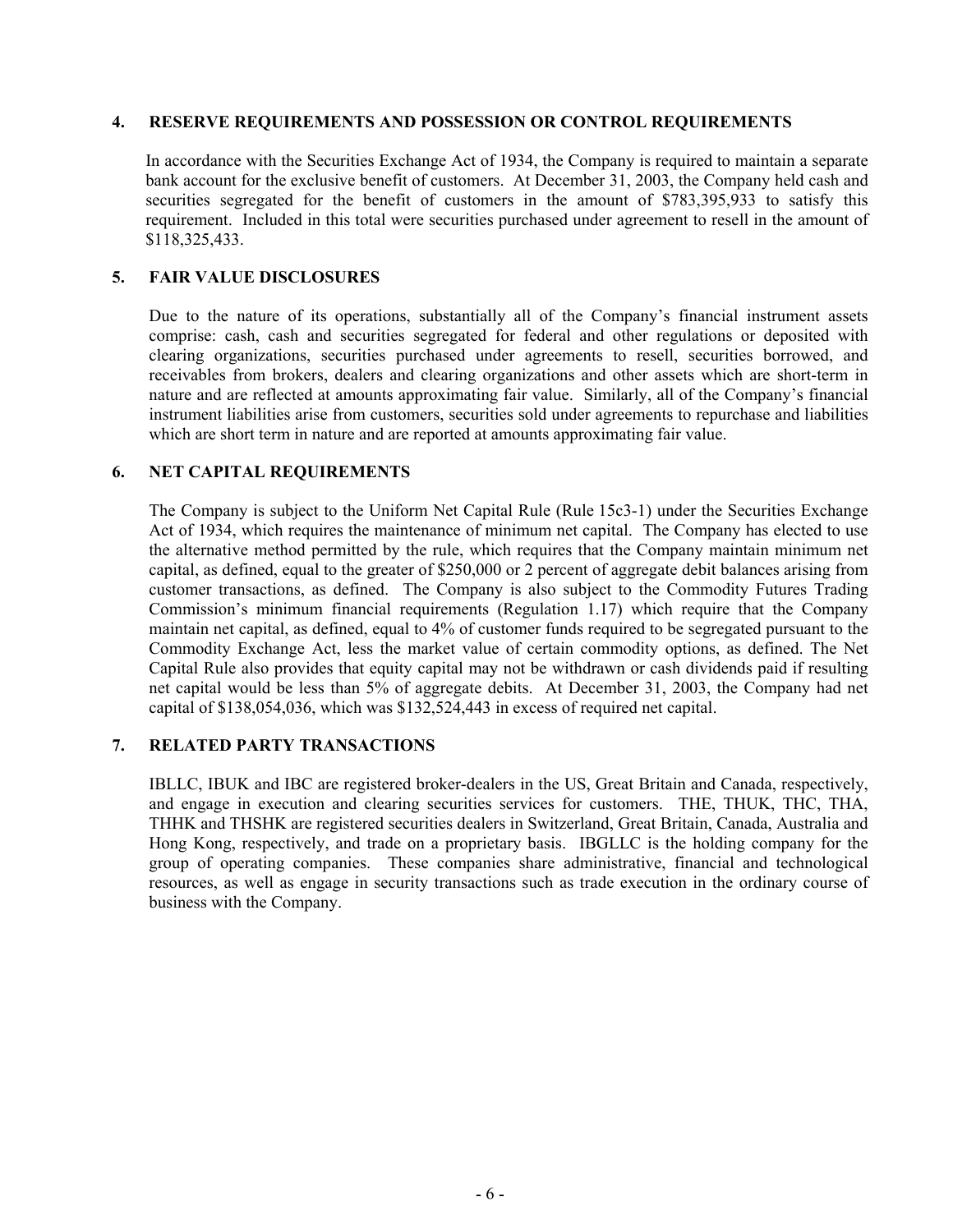Included in assets in the statement of financial condition were the following amounts with related parties as of December 31, 2003:

| Securities borrowed                             | \$78,077,214 |
|-------------------------------------------------|--------------|
| Securities purchased under agreements to resell | 42,500,000   |
| Brokerage fees receivable                       | 542,937      |
| Advances receivable                             | 428,133      |
| Prepaid commissions                             | 50,385       |
| Interest receivable on repurchase agreements    | 46,300       |
| Stock borrow and other interest receivables     | 49,581       |

Included in liabilities in the statement of financial condition were the following amounts with related parties as of December 31, 2003:

| Securities sold under agreements to repurchase | \$8,970,000 |
|------------------------------------------------|-------------|
| Consulting fee payable                         | 2,085,031   |
| Advances payable                               | 957,042     |
| Brokerage fees payable                         | 579.069     |
| Agency settlement fee payable                  | 578,901     |
| Administrative fee payable                     | 286,111     |
|                                                |             |

#### **8. EMPLOYEE INCENTIVE PLANS**

The Company participates in two employee incentive plans sponsored by IBGLLC that provide eligible employees with the opportunity to share in the long-term growth of IBGLLC. The Company applies the guidance contained in SFAS No. 123 in accounting for transactions of these plans.

Return on Investment Dollar Unit ("ROI"): Since 1998, the Company has granted all non-member employees ROI Dollar Units. Grantees may redeem the units beginning 5 years and ending 10 years after the date of grant. Upon proper redemption, the grantee is entitled to accumulated earnings on the face value of the certificate, but not the actual face value.

In 2003, IBGLLC determined that the accumulated ROI accruals should be borne by the subsidiaries that employ the grantees. As a result, as of December 31, 2003, Accounts payable, accrued expenses, and other liabilities included accruals relating to ROI of \$3,593,366.

Member Interests: Selected employees of the Company are granted non-transferable member interests in IBGLLC. Those member interests entitle the grantees to share in the net consolidated profit or loss of IBGLLC based on their holding percentages. Redemption of member interests is treated as capital distribution from IBGLLC.

\*\*\*\* \*\*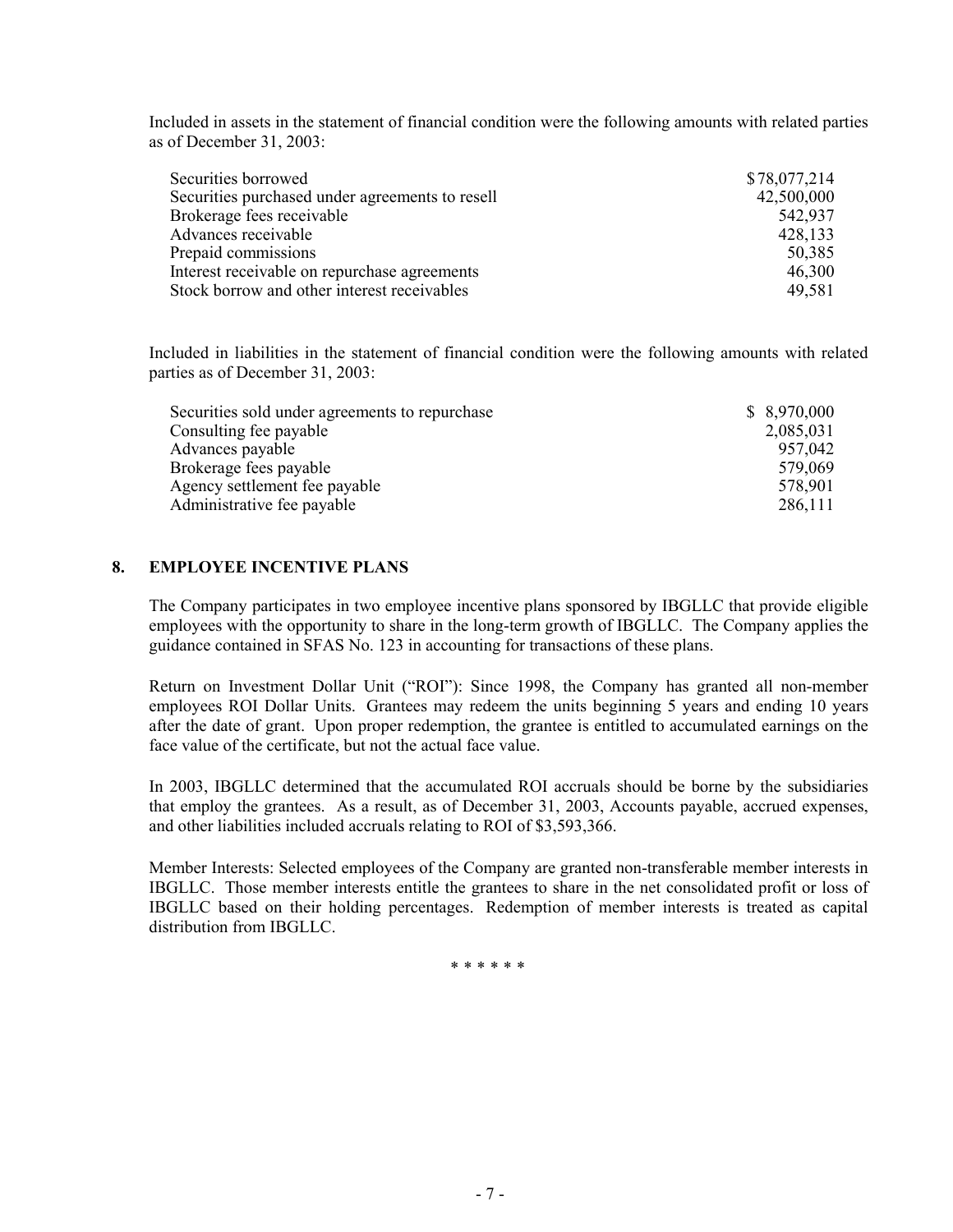# **Deloitte.**

**Deloitte & Touche LLP** Two World Financial Center New York, NY 10281-1414 USA

Tel: +1 212 436 2000 Fax: +1 212 436 5000 www.deloitte.com

February 23, 2004

Interactive Brokers LLC Two Pickwick Plaza Greenwich, CT 06830

In planning and performing our audit of the financial statements of Interactive Brokers LLC (the "Company") for the year ended December 31, 2003 (on which we issued our report dated February 23, 2004), we considered its internal control, including control activities for safeguarding securities, in order to determine our auditing procedures for the purpose of expressing an opinion on the financial statements and not to provide assurance on the Company's internal control.

Also, as required by Rule  $17a-5(g)(1)$  under the Securities Exchange Act of 1934 and Regulation 1.16 under the Commodity Exchange Act, we have made a study of the practices and procedures (including tests of compliance with such practices and procedures) followed by the Company that we considered relevant to the objectives stated in Rule  $17a-5(g)$  and Regulation 1.16: (1) in making the periodic computations of aggregate debits and net capital under Rule 17a-3(a)(11) and the reserve required by Rule 15c3-3(e); (2) in making the quarterly securities examinations, counts, verifications, and comparisons, and the recordation of differences required by Rule 17a-13; (3) in complying with the requirements for prompt payment for securities under Section 8 of Regulation T of the Board of Governors of the Federal Reserve System; (4) in obtaining and maintaining physical possession or control of all fully paid and excess margin securities of customers as required by Rule 15c3-3; and (5) in making the daily computations of the segregation requirements of Section 4d(2) and Regulation 30.7 under the Commodity Exchange Act.

The management of the Company is responsible for establishing and maintaining internal control and the practices and procedures referred to in the preceding paragraph. In fulfilling this responsibility, estimates and judgments by management are required to assess the expected benefits and related costs of internal control and of the practices and procedures, and to assess whether those practices and procedures can be expected to achieve the Securities and Exchange Commission's and the Commodity Futures Trading Commission's (the "Commissions") abovementioned objectives. Two of the objectives of internal control and the practices and procedures are to provide management with reasonable, but not absolute, assurance that assets for which the Company has responsibility are safeguarded against loss from unauthorized acquisition, use, or disposition, and that transactions are executed in accordance with management's authorization and recorded properly to permit the preparation of financial statements in conformity with accounting principles generally accepted in the United States of America. Rule 17a-5(g) and Regulation 1.16(d)(2) list additional objectives of the practices and procedures listed in the preceding paragraph.